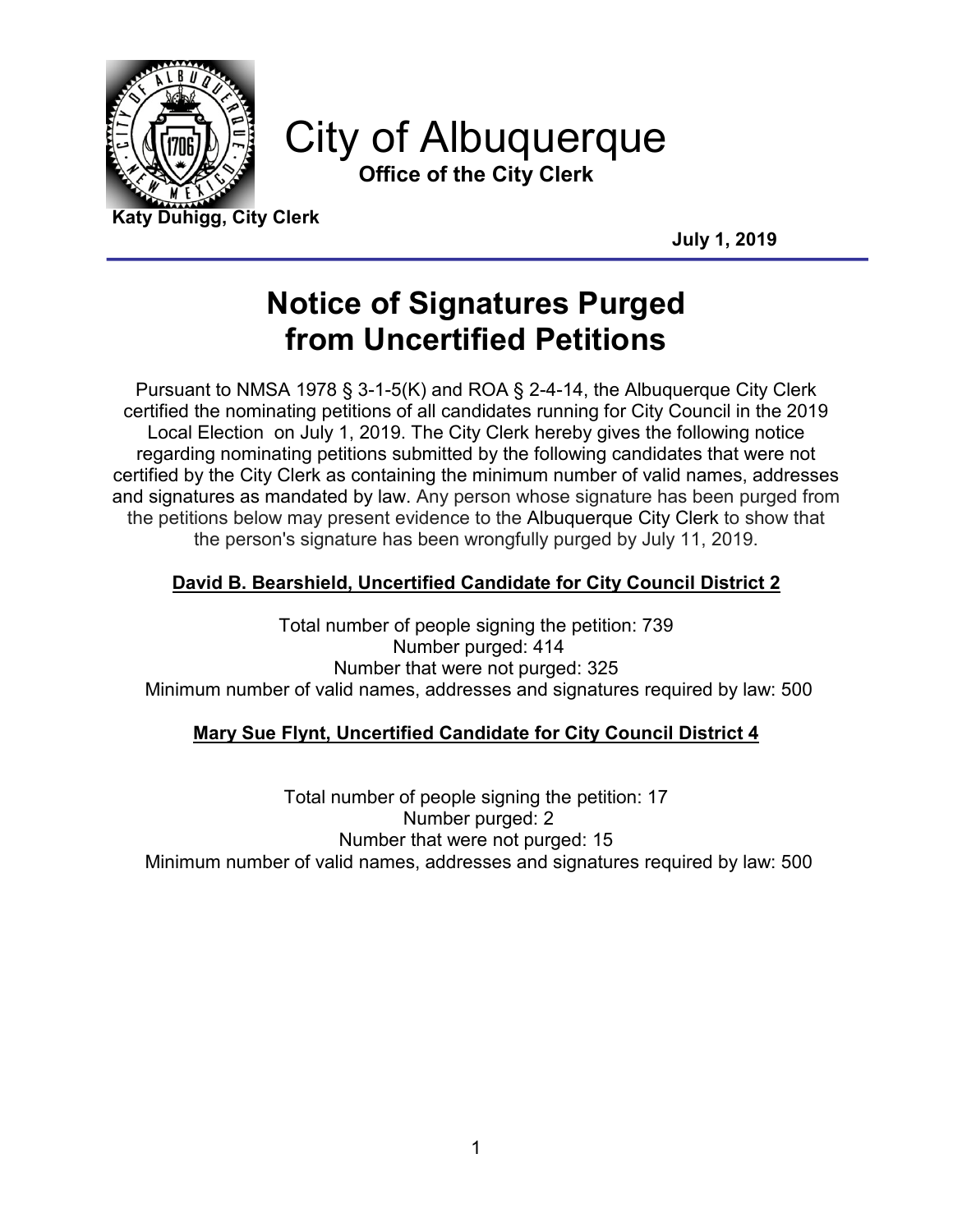### **Purged Signatures from Petition for David B. Bearshield, Uncertified Candidate for City Council District 2**

1. LILAH RULAND 205 SILVER AVE SW ALBUQUERQUE NM 2. LUIZ M 13110 CONSTITUTION AVE NE ALBUQUERQUE NM 3. NORA DURHAM 401 EDITH BLVD SE ALBUQUERQUE NM 4. KIM J SANDOVAL 452 ISLETA BLVD SW ALBUQUERQUE NM 5. MARIAH LUCERO 710 CITY VIEW DR SW ALBUQUERQUE NM 6. TIFFANY CHIQUITO PO BOX 55 SAN FIDEL NM 7. TRINA CHIQUITO PO BOX 55 SAN FIDEL NM 8. SALVADOR HERNANDEZ6411 ARNO NE ALBUQUERQUE NM 9. JUDITH NM 10.KYLE BELT 317 DARTMOUTH ALBUQUERQUE NM 11.COR MORALES 1333 COLUMBIA DR SE ALBUQUERQUE NM 12.DAVID MARQUEZ 2136 OXFORD AVE SE ALBUQUERQUE NM 13.JOYCE LOHGLEY 2136 OXFORD AVE SE ALBUQUERQUE NM 14.RAPHADA VIEREDA 2113 OXFORD AVE SE ALBUQUERQUE NM 15.KYLE OSO 2600 AMERICARE CT NW APT 9105 NM 16.FRANK CHAVEZ 4505 RINCON RD NW ALBUQUERQUE NM 17.LORENE PARKER 716 CORDERO RD NE ALBUQUERQUE NM 18.JORDEN BENENTI 10490 LACUNVA ALBUQUERQUE NM 19.T DAY SR 8404 VISTA NM 20.JORDAN ALVARENGA 1114 SILVER AVE NW APT CALBUQUERUE NM 21.MARCUS HAMILL 205 SILVER AVE ALBUQUERQUE NM 22.MARSHALL MARTINEZ 1199 SENDA DEL VALLE ALBUQUERQUE NM 23.RAYMOND A MONTOYA 10205 CENTRAL AV NW ALBUQUERQUE NM 24.FRED BITSIE 1417 MLK NE ALBUQUERQUE NM 25. OLI KURT WALTER URIG STR. 63 NM 26.TYLER DAMRON 3003 TRANSPORT ST SEALBUQUERQUE NM 27.ILLEGIBLE NM 28.JESSICA CANIA 601 MENAUL ALBUQUERQUE NM 29.TIM ILLEGIBLE 8700 2ND ST ALBUQUERQUE NM 30.JASON ASENAP NM 31.DYLAN THOMAS 204 BRIS ST SW ALBUQUERQUE NM 32.MELI MORALES 801 LOCUST PL NE ALBUQUERQUE NM 33.HUSSEY N ASSAUV WILMER ST 1113 ALBUQUERQUE NM 34.GABINO SOTO 321 GIRARD SE ALBUQUERQUE NM 35.PHILLIP ALMAGUER 320 GIRARD SE ALBUQUERQUE NM 36.ROGELIO CHONG 218 IRON ST ALBUQUERQUE NM 37.ANDREW KRAN 218 IRON ST ALBUQUERQUE NM 38.SHARON ILLEGIBLE 400 RIO BRAVO ALBUQUERQUE NM 39.ENIRCO ROLAZO 329 IRON ST SW ALBUQUERQUE NM 40.JOHN ILLEGIBLE 1212 ILLEGIBLE ST NE ALBUQUERQUE NM 41.EDGARD CAMPOS12400 VIEW CT DR NE ALBUQUERQUE NM 42.BRANDON BRINKLEY 2409 DURANGO RD ALBUQUERQUE NM 43.KEVIN NM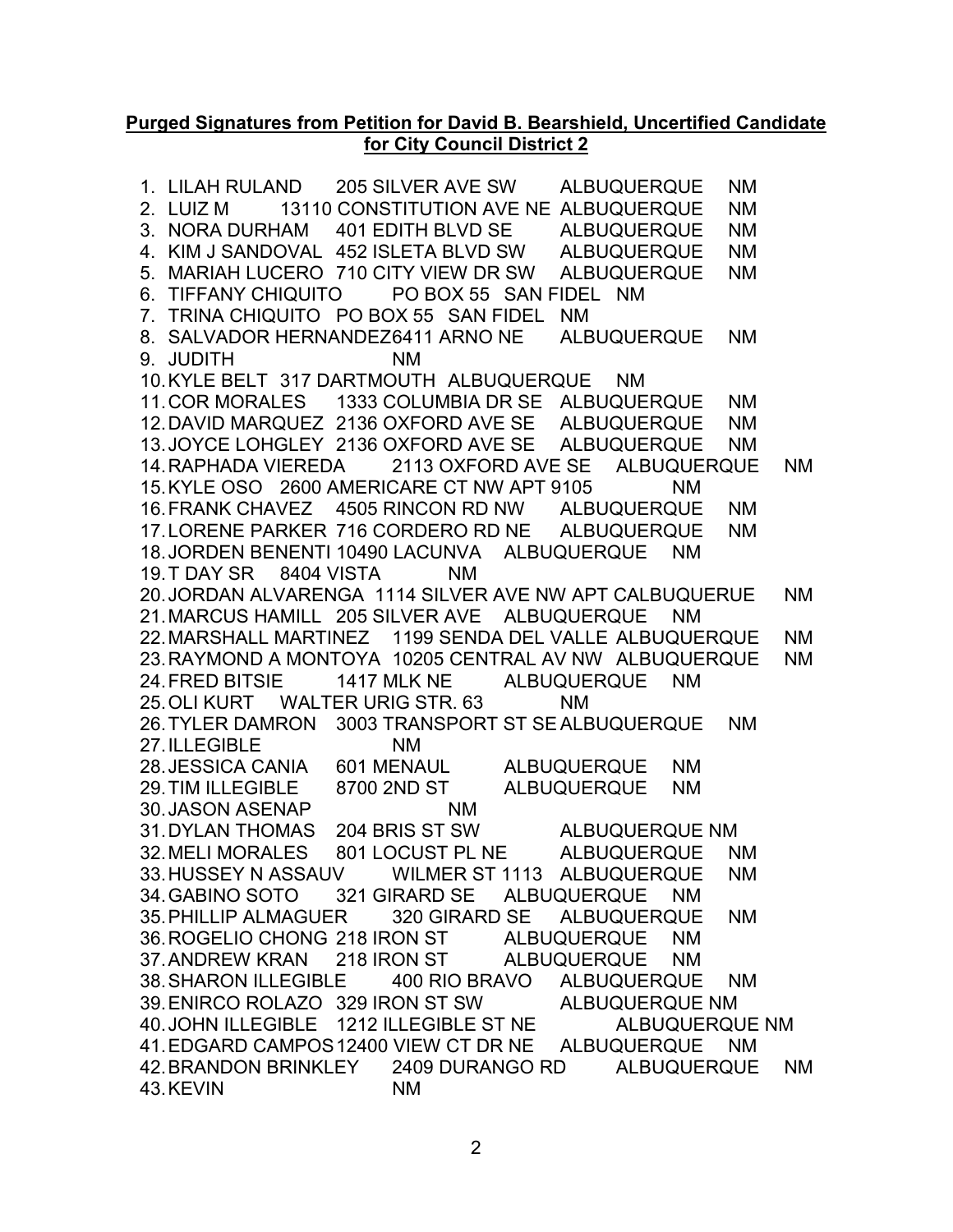44.JACOB HALL 4038 ANDERSON AVE ALBUQUERQUE NM 45.JOEL D STJERNHOLM 309 #3 RIO GRANDE BLVD ALBUQUERQUE NM 46.CHELSEA BRINKLY 906 MONTANO ALBUQUERQUE NM 47.KARAN GOLKE 795 HYDRA RD ALBUQUERQUE NM 48.CARL CHAVEZ 6112 CALLE CORAZON CT NW ALBUQUERQUE NM 49.MYKAL JONES 1224 KIRBY ST NE ALBUQUERQUE NM 50.JOSTLVA WILLIAMS 5419 WHITE RESERVE AVE ALBUQUERQUE NM 51.BRANDON BRINKLEY 2409 DURANGO RD ALBUQUERQUE NM 52.BRETTA BRINKLEY 2409 DURANGO RD ALBUQUERQUE NM 53.SHANE BRINKLEY 906 MONTANO ALBUQUERQUE NM 54.DOMINGO ILLEGIBLE 15 ILLEGIBLE ARLENE RD SE RIO RANCHO NM 55.JODI PEACOCK 800 SILVER AVE SW #302 ALBUQUERQUE NM<br>56.JILL SOLANO 10737 STONEHEDGE CT NW ALBUQUERQUE NM 10737 STONEHEDGE CT NW ALBUQUERQUE NM 57.DANIEL W ANDERSON 205 SILVER AVE SW #309 ALBUQUERQUE NM 58.SCOTT BARLOW 205 SILVER AVE SW SUITE C ALBUQUERQUE NM 59.CHRISTOPHER LOVE 1049 JEWEL PL NE ALBUQUERQUE NM 60.ILLEGIBLE NM 61.ILLEGIBLE NM 62.JAMIE JOE DURAN 4753 GALLUP NM 81321 63.ROSEOFSHARON G BRASHEAR 02 WILLIAMS EDGEWOOD NM 87015 64.LINDA M ZUNI 383 TRIBAL ROAD 68 ISLETA NM 87022 65.DAMIEN SANDOVAL PO BOX 3553 TO'HAJILLEE NM 87026 66.GLORIETTA FIGHTING BEAR PO BOX 3911 TOHAJIILEE NM 87026 67.IVA ROMERO PO BOX 797 LAGUNA NM 87026 68.ANGIE RILEY PO BOX 633 LAGUNA NM 87026 69.YVONE SANCHEZ 159 MANZANO LOS LUNAS NM 87031 70.KARIN A LEE 25 PINON HEIGHTS RD SANDIA PARK NM 87047 71.KACEY NIETO 102 CORAL DR SANTO DOMINGO NM 87052 72.XAVIER LUCERO 111 SAUX ST SANTO DOMINGO NM 87052 73.MONIKA AN VALDEZ 5 LIEBRE LNTIJERAS NM 87059 74.ALEXIS N PEARLMAN-FLORES 48 CAMINO LINDA TIJERAS NM 87059 75.KALIN V LUCERO 1412 8TH SW APT C ALBUQUERQUE NM 87102 76.DEMITRI M LUCERO 1412 8TH SW APT C ALBUQUERQUE NM 87102 77.ILLEGIBLE 423 APT ALBUQUERQUE NM 87102 78.RICHARD P ESPINOSA 1319 4TH ST NW UNIT 225 ALBUQUERQUE NM 87102 79.RICHARD P ESPINOSA 1319 4TH ST NW UNIT 225 ALBUQUERQUE NM 87102 80.TAMARA ORTIZ 100 GOLD SW ALBUQUERQUE NM 87102 81.JAMES ILLEGIBLE 205 SILVER AVE ALBUQUERQUE NM 87102 82.AARON M PERRUCCI 205 SILVER AVE SW UNIT 420 ALBUQUERQUE NM 87102 83.MICHAEL A JACKSON 100 SILVER AVE SW APT 105 ALBUQUERQUE NM 87102 84.RICHTRINIE MORCH 215 LEAD AVE SW ALBUQUERQUE NM 87102 85.KEITH CUNNINGHAM 1 CENTRAL AVE NW ALBUQUERQUE NM 87102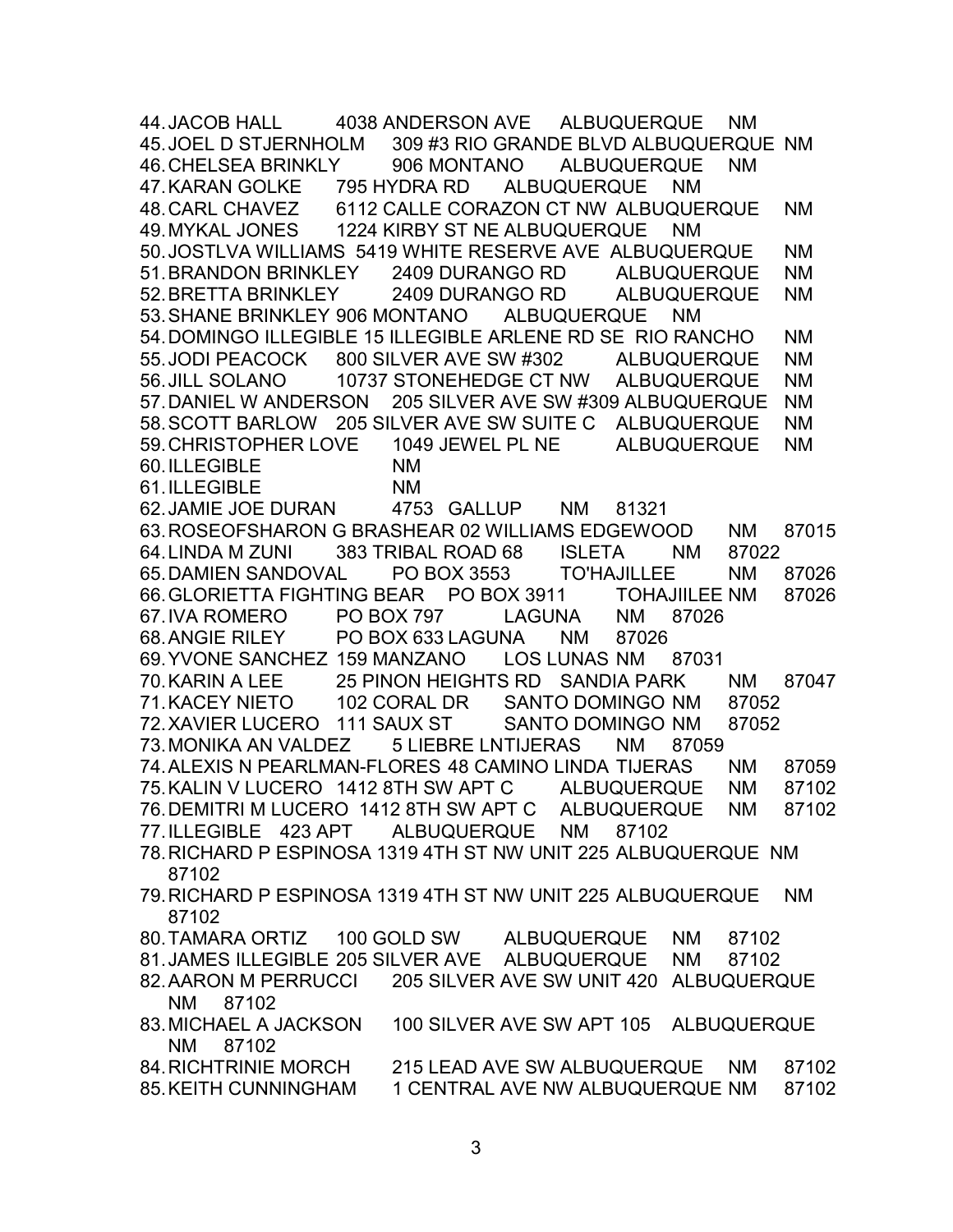86.JOHN DARY 100 SILVER AVE SW APT 205 ALBUQUERQUE NM 87102 87.ED WHITING100 SILVER AVE SW APT 221 ALBUQUERQUE NM 87102 88.FRED A WILLIAMS 100 SILVER AVE SW APT 223 ALBUQUERQUE NM 87102 89.ALEX KRAKE 100 SILVER AVE SW APT 228 ALBUQUERQUE NM 87102 90.ALBERT J LARA 100 SILVER AVE SW APT 230 ALBUQUERQUE NM 87102 91.ARIANNA JOHNNY-WADSWORTH 215 LEAD AVE SW #2302 ALBUQUERQUE NM 87102 92.CODY ILLEGIBLE 2309 215 LEAD AVE SW ALBUQUERQUE NM 87102 93.DEREK PROCTOR 205 SILVER AVE SW #324 ALBUQUERQUE NM 87102 94.SHERILYNN BLEVINS 205 SILVER AVE SW ALBUQUERQUE NM 87102 95.MARTI HAYE-PERRY 215 SILVER AVE SW ALBUQUERQUE NM 87102 96.JASON L ASENAP 500 2ND ST SW APT 8 ALBUQUERQUE NM 87102 97.ALEX ILLEGIBLE 445 PACIFIC AVE SW ALBUQUERQUE NM 87102 98. VICKY N TAPPIA 11400 COCHITI RD SE ALBUQUERQUE NM 87102 99. CHANDLER KAY 100 SLIVER AVE SW ALBUQUERQUE NM 87102 100. LEROY GUTIERREZ 1643 VALLEY RD SW ALBUQUERQUE NM 87102 101. KRISTEN ANO 100 SILVER AVE #103 ALBUQUERQUE NM 87102 102. STEVAN SEHERR 815 CORAL AVE SW ALBUQUERQUE NM 87102 103. JESSICA HERPS 800 SILVER AVE SW #402 ALBUQUERQUE NM 87102 104. DALE L CORDOVA 2319 COMMERCIAL ST NE ALBUQUERQUE NM 87102 105. ANNETTE PITESA 1100 GOLD AVE SW ALBUQUERQUE NM 87102 106. MARIA E MEDINA LOPEZ 100 SILVER AVE SW APT 113 ALBUQUERQUE NM 87102 107. MICHAEL MONTOYA 100 SILVER AVE SW APT 215 ALBUQUERQUE NM 87102 108. WILLIAM DEAN ROUNDTREE 100 SILVER AVE SW APT 213 ALBUQUERQUE NM 87102 109. SKY AMETHYST PARKHURST100 SILVER AVE SW APT 213 ALBUQUERQUE NM 87102 110. TRISTIN MURPHY 524 CENTRAL ALBUQUERQUE NM 87102 111. ANDY ANDRADE 611 LEAD SW ALBUQUERQUE NM 87102 112. BRIANNE JHUN 801 LOCUST PL NE ALBUQUERQUE NM 87102 113. STARY SEGAY 211 DELAMAR LOOP NW ALBUQUERQUE NM 87102 114. MIGUEL GASCA 1308 JOHN ST SE ALBUQUERQUE NM 87102 115. SETH FREDERICH ALBUQUERQUE NM 87102 116. DAVID STORY 857 SILVER AVE SW ALBUQUERQUE NM 87102 117. MARK VERCAMMEN 857 SILVER AVE SW ALBUQUERQUE NM 87102 118. CELINA RODNEY 908 EDITH NE ALBUQUERQUE NM 87102 119. LEO JONASA 100 SILVER SW #107 ALBUQUERQUE NM 87102 120. BILL GOWER 100 SILVER AVE SW ALBUQUERQUE NM 87102 121. ISAAIAH PALACIOS 205 SILVER AVE SE ALBUQUEERQUE NM 87102

4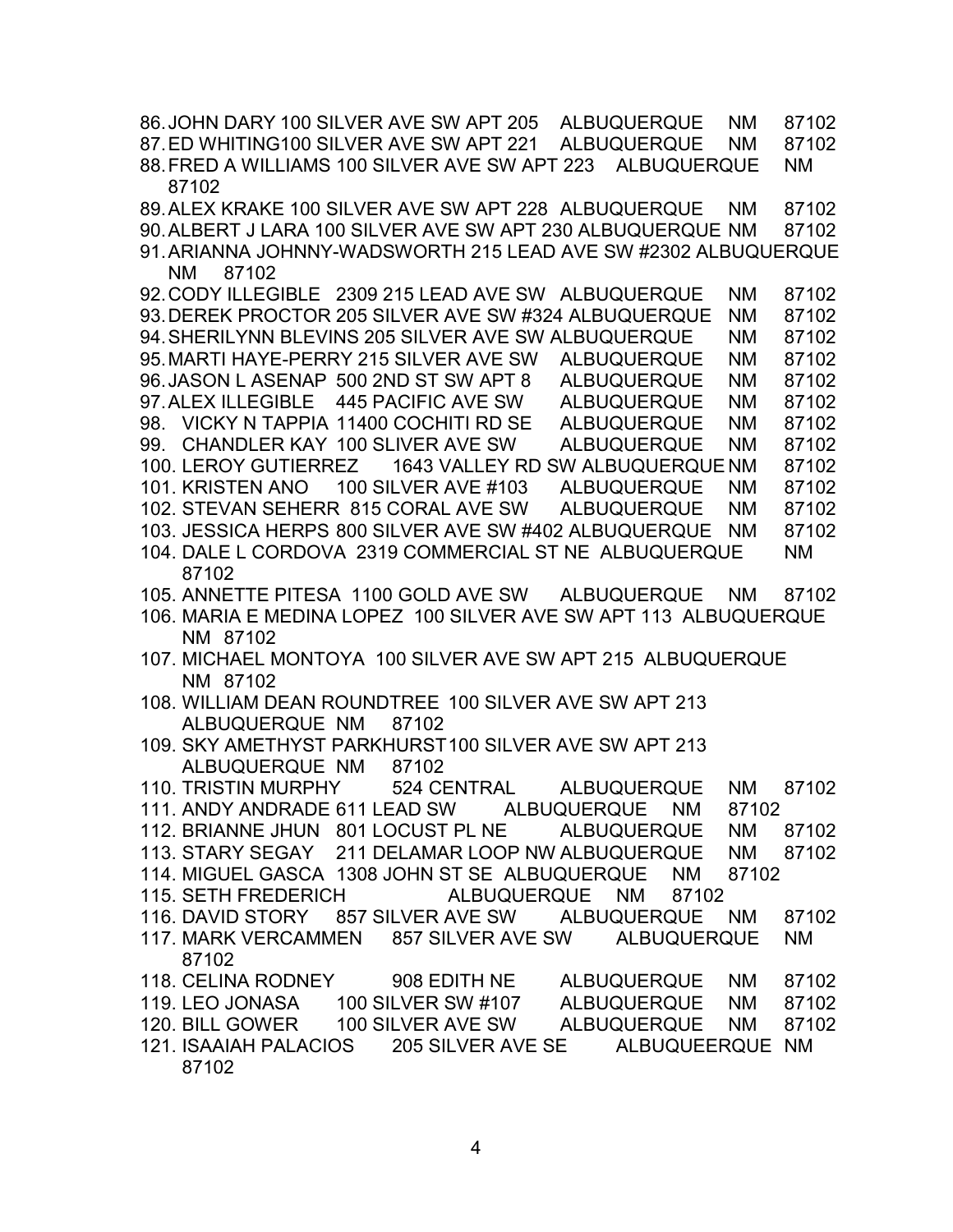| 122. LORINDA TAFOYA<br>87102                                        | 205 SILVER AVE SW                      |  |       | <b>ALBUQUERQUE</b> |           | <b>NM</b> |
|---------------------------------------------------------------------|----------------------------------------|--|-------|--------------------|-----------|-----------|
| 123. JOZIAH WARE                                                    | 2014 CALLE LEON NW ALBUQUERQUE NM      |  |       |                    |           | 87102     |
| <b>124. NIKITA WILSON</b><br>87102                                  | 100 SILVER AVE SW APT, 128 ALBUQUERQUE |  |       |                    |           | <b>NM</b> |
| 125. TARA HENDRICK1 CENTRAL AVE NW ALBUQUERQUE                      |                                        |  |       |                    | <b>NM</b> | 87102     |
| 126. TORY ASLAN                                                     | 1500 2ND ST ALBUQUERQUE                |  |       | <b>NM</b>          | 87102     |           |
| 127. EFRAIN ANDRADE 1107 DAKOTA ST SE ALBUQUERQUE<br>87102          |                                        |  |       |                    |           | <b>NM</b> |
| <b>128. ELLA ARMSTRONG</b>                                          | 205 SILVER SW ALBUQUERQUE NM           |  |       |                    |           | 87102     |
| 129. TEGAN WHITNEY<br>NM 87102                                      | 100 SILVER AVE SW APT 411 ALBUQUERQUE  |  |       |                    |           |           |
| 130. TANIA CANO 100 SILVER AVE SW APT 408<br>87102                  |                                        |  |       | <b>ALBUQUERQUE</b> |           | <b>NM</b> |
| 131. JEREMY SOLANO 205 SILVER AVE ALBUQUERQUE                       |                                        |  |       |                    | <b>NM</b> | 87102     |
| 132. ARIEL BARERA 100 SILVER AVE SW ALBUQUERQUE                     |                                        |  |       |                    | <b>NM</b> | 87102     |
| 133. JENNIFER SUBIA 1520 UNIVERSITY BLVD NE<br>87102                |                                        |  |       | <b>ALBUQUERQUE</b> |           | <b>NM</b> |
| 134. KEEGAN GEORG218 IRON ST SW ALBUQUERQUE                         |                                        |  |       | <b>NM</b>          | 87103     |           |
| 135. BERT HUNTER 1013 12TH ST NW ALBUQUERQUE                        |                                        |  |       | <b>NM</b>          | 87104     |           |
| 136. SHAVAUN M TOYA 1716 CANCOON RD ALBUQUERQUE                     |                                        |  |       |                    | <b>NM</b> | 87104     |
| 137. DESTANIE MENDOZA 4528 CARLISE BLVD NE ALBUQUERQUE<br>87104     |                                        |  |       |                    |           | <b>NM</b> |
| 138. WESLEY J LEYBA                                                 | 1027 18TH ST NW ALBUQUERQUE            |  |       |                    | <b>NM</b> | 87104     |
| 139. JAMES SAWTELLE<br>87104                                        | 2225 MOUNTAIN NW                       |  |       | <b>ALBUQUERQUE</b> |           | <b>NM</b> |
| 140. DELIA C JACKSON<br>87104                                       | 1835 ZEARING AVE NW ALBUQUERQUE        |  |       |                    |           | <b>NM</b> |
| 141. WILBERT GARCIA 1006 19TH ST NW ALBUQUERQUE                     |                                        |  |       |                    | <b>NM</b> | 87104     |
| 142. STEVE LUCERO 920 19TH STALBUQUERQUE NM                         |                                        |  |       | 87104              |           |           |
| 143. GABRIEL BEUL 923 18TH ST NW ALBUQUERQUE                        |                                        |  |       | <b>NM</b>          | 87104     |           |
| 144. TEENA J NOBLITT<br>87104                                       | 401 14TH ST NW APT 31 ALBUQUERQUE      |  |       |                    |           | <b>NM</b> |
| 145. RONALD D BRIM 3136 COCA RD NW ALBUQUERQUE NM                   |                                        |  |       |                    |           | 87104     |
| 146. LUCY TRUJILLO ALBUQUERQUE NM                                   |                                        |  | 87104 |                    |           |           |
| 147. JOHN KUSCHNEREIT ILLEGIBLE MOUNTAIN RD ALBUQUERQUE NM<br>87104 |                                        |  |       |                    |           |           |
| 148. VICTORIA P TORRES<br>87104                                     | 1828 ZEARING AVE NW ALBUQUERQUE        |  |       |                    |           | <b>NM</b> |
| 149. AARON E GARCIA<br>87104                                        | 115 LAGUNA PL NW                       |  |       | <b>ALBUQUERQUE</b> |           | <b>NM</b> |
| 150. MICHOLINE D MOLINA 1741 BELLAMAH AV NW ALBUQUERQUE<br>87104    |                                        |  |       |                    |           | <b>NM</b> |
| 151. KEVIN MCKENNA<br>ALBUQUERQUE NM 87104                          | 1751 BELLAMAH AVE NW APT 4308          |  |       |                    |           |           |

5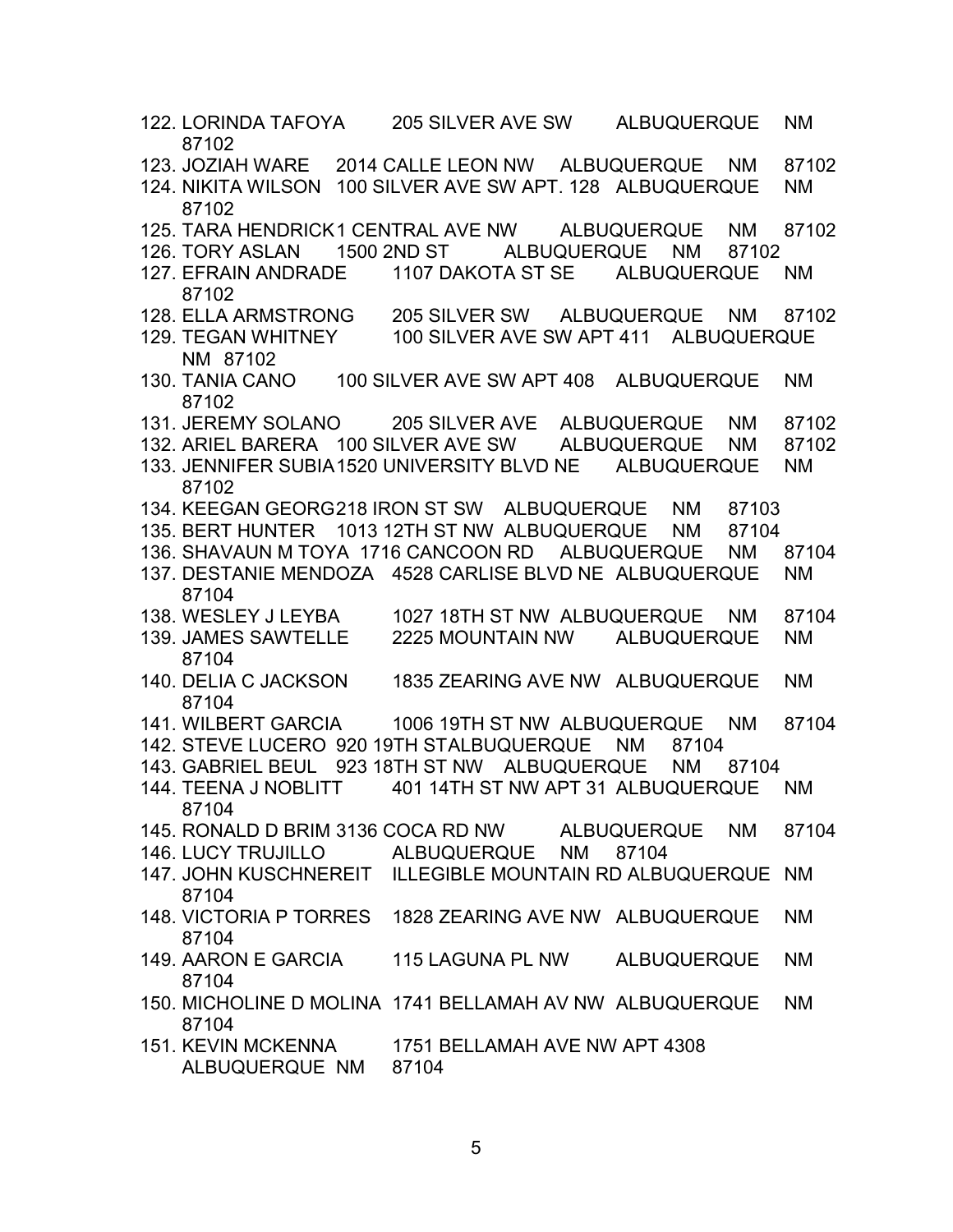| 152. MICHAEL ANDREW MYERS 1801 BELLAMAH AVE NW APT 224                        |       |                                  |                |                    |           |           |
|-------------------------------------------------------------------------------|-------|----------------------------------|----------------|--------------------|-----------|-----------|
| ALBUQUERQUE NM                                                                | 87104 |                                  |                |                    |           |           |
| 153. LEXUS M TAFOYA<br>87105                                                  |       | 2122 VALLEY RD SW                |                | <b>ALBUQUERQUE</b> |           | <b>NM</b> |
| <b>154. JESUS CORONADO</b><br>NM 87105                                        |       | 1431 LA VEGA DR SW APT B         |                | <b>ALBUQUERQUE</b> |           |           |
| 155. JOSE JUAN PINEDA                                                         |       | 1868 WILDWOOD LN SW ALBUQUERQUE  |                |                    |           | <b>NM</b> |
| 87105<br>156. ARTHUR TONY SIMONI 1505 GOFF BLVD SW                            |       |                                  |                | <b>ALBUQUERQUE</b> |           | <b>NM</b> |
| 87105<br>157. RACHEL LYNN JARAMILLO 1045 RIGEL ST SWALBUQUERQUE               |       |                                  |                |                    |           | <b>NM</b> |
| 87105                                                                         |       |                                  |                |                    |           |           |
| 158. RAMONA A FLORES<br>87105                                                 |       | 809 HIDALGO CIR NW               |                | <b>ALBUQUERQUE</b> |           | <b>NM</b> |
| 159. ARMANDO GARCIA<br>87105                                                  |       | <b>1504 TRUJILLO RD SW</b>       |                | <b>ALBUQUERQUE</b> |           | <b>NM</b> |
| 160. AMANDA R GAUNA                                                           |       | 1707 VAN CT SW ALBUQUERQUE       |                |                    | <b>NM</b> | 87105     |
| <b>161. VALERY SIMPSON</b>                                                    |       | 4602 CLAY ST SE ALBUQUERQUE      |                |                    | <b>NM</b> | 87105     |
| 162. KIMBERLY COLONA                                                          |       | 2520 MORES RD SW                 |                | <b>ALBUQUERQUE</b> |           | <b>NM</b> |
| 87105<br>163. DANNY MARTIN LOVATO                                             |       | 729 59TH ST NW                   |                | <b>ALBUQUERQUE</b> |           | <b>NM</b> |
| 87105                                                                         |       |                                  |                |                    |           |           |
| 164. ANDRELITA EILEEN ORTEGA 5208 SARATOGA CT NW ALBUQUERQUE<br>NM 87105      |       |                                  |                |                    |           |           |
| 165. ANIUAL RODRIGUEZ                                                         |       |                                  | ALBUQUERQUE NM |                    | 87105     |           |
| 166. RENEE GARCIA 1661 CLIFFSIDE DR NW ALBUQUERQUE                            |       |                                  |                |                    | <b>NM</b> | 87105     |
| 167. DESIREE M MORA<br>87105                                                  |       | 1661 CLIFFSIDE DR NW ALBUQUERQUE |                |                    |           | <b>NM</b> |
| 168. ROSEMARY D CHAVEZ 1419 LOMA HERMOSA DR NW ALBUQUERQUE                    |       |                                  |                |                    |           |           |
| NM 87105                                                                      |       |                                  |                |                    |           |           |
| 169. RUTH EMILY CHAVEZ 725 ARENAL RD SW<br>87105                              |       |                                  |                | <b>ALBUQUERQUE</b> |           | <b>NM</b> |
| 170. MATT N VIGIL                                                             |       | 437 59TH ST NW ALBUQUERQUE       |                | NM -               | 87105     |           |
| 171. LEO C SAVEDRA 428 59TH ST NW ALBUQUERQUE NM 87105                        |       |                                  |                |                    |           |           |
| 172. GLORIA DOZAL 4036 SUNSET GARDENS RD ALBUQUERQUE NM<br>87105              |       |                                  |                |                    |           |           |
| 173. MARIE RENEE GONZALES 1432 CRESCENT DR NW ALBUQUERQUE                     |       |                                  |                |                    |           |           |
| NM 87105                                                                      |       |                                  |                |                    |           |           |
| 174. ROSIE GUTIERREZ 4602 CLAY ST SE ALBUQUERQUE NM                           |       |                                  |                |                    |           | 87105     |
| 175. LAWRENCE L LOVATO 4602 CLAY ST SE ALBUQUERQUE NM 87105                   |       |                                  |                |                    |           |           |
| 176. RUBI ANDREA LOVATO4602 CLAY ST SE ALBUQUERQUE NM 87105                   |       |                                  |                |                    |           |           |
| 177. AMADI AKILAH LUERAS OUBICHON 2806 LA FONDA DR SW<br>ALBUQUERQUE NM 87105 |       |                                  |                |                    |           |           |
| 178. ANGELICA GUTIERREZ 5600 CENTRAL AVE SW ALBUQUERQUE                       |       |                                  |                |                    |           | <b>NM</b> |
| 87105                                                                         |       |                                  |                |                    |           |           |
| OFBUA 044 OOA OF BLOWL ALBUQUEBOUR AIM, 07405                                 |       |                                  |                |                    |           |           |

179. CAMILLE M SERNA 311 OSAGE PL SW ALBUQUERQUE NM 87105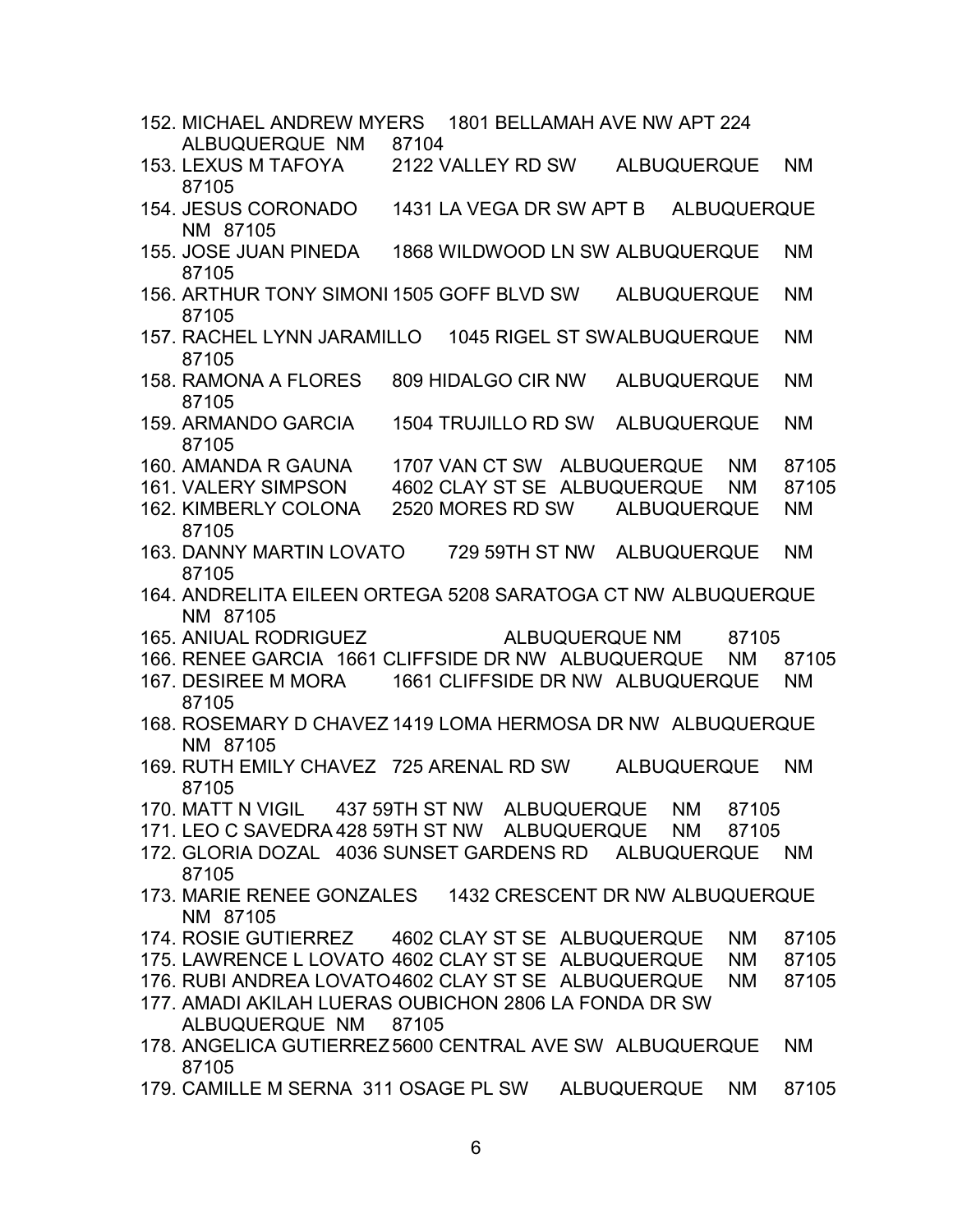- 180. I JEANETTE SANCHEZ 2551 LAKEVIEW RD SW ALBUQUERQUE NM 87105
- 181. GLORIA GONZALES 334 LUIS SANCHEZ RD SW ALBUQUERQUE NM 87105
- 182. ANNA ROSE HARMON-KEENEY 1112 LA FONT RD SW ALBUQUERQUE NM 87105
- 183. ZAK V BETZ 2131 COPELAND RD SW ALBUQUERQUE NM 87105
- 184. MANUEL ROMERO 137 CANNON AVE SW ALBUQUERQUE NM 87105
- 185. BRANDON AGAPITO HURTADO 344 63RD ST NW ALBUQUERQUE NM 87105
- 186. HEIDI FUGER 344 63RD ST NW ALBUQUERQUE NM 87105
- 187. RUTH E MARTINEZ 1516 SUNSET FARM RD SW ALBUQUERQUE NM 87105
- 188. SERGIO D GOMEZ 522 LOMA HERMOSA DR NW ALBUQUERQUE NM 87105
- 189. MERARY MACIAS 4500 2ND ST SW ALBUQUERQUE NM 87105
- 190. JONATHAN GONZALES319 LUIS SANCHEZ RD SW ALBUQUERQUE NM 87105
- 191. EMILIO DAMIAN GURULE 1422 CORFIELD PL SW ALBUQUERQUE NM 87105
- 192. GINA L PROSPERO 1461 BARCELONA RD SW ALBUQUERQUE NM 87105
- 193. ARTHUR ALEXANDER ALBUQUERQUE NM 87106
- 194. KATHRYN IS'N 119 1/2 MAPLE ST SE ALBUQUERQUE NM 87106
- 195. SCHON MIKAL PIERRE CRAWLEY 402 CORNELL DR SE APT 1 ALBUQUERQUE NM 87106
- 196. GENEVA JARAMILLO 1104 BUENA VISTA DR SE ALBUQUERQUE NM 87106
- 197. BRUCE RICHARD GODDARD 2804 KATHRYN AVE SE ALBUQUERQUE NM 87106
- 198. SANDRA L CANDELARIA 1309 DICKERSON DR SE APT A ALBUQUERQUE NM 87106
- 199. MIKAELE ROWE 510 PRINCETON APT C ALBUQUERQUE NM 87106
- 200. VIRGINIA CRUZ 3422 SMITH AVE SE APT A ALBUQUERQUE NM 87106
- 201. JANE F WEBB 319 RICHMOND DR SE ALBUQUERQUE NM 87106
- 202. GAYLE G MCINTYRE 1309 WELLESLEY DR SE APT EALBUQUERQUE NM 87106
- 203. APRIL G CORONADO 1200 DICKERSON DR SE APT 313 ALBUQUERQUE NM 87106
- 204. ELI RAMIERZ 3003 TRUNSPORT ST SE ALBUQUERQUE NM 87106
- 205. MATHILDE WALKER 3417 MONTE VISTA BLVD NE ALBUQUERQUE NM 87106
- 206. JOHN C WALKER3417 MONTE VISTA BLVD NE ALBUQUERQUE NM 87106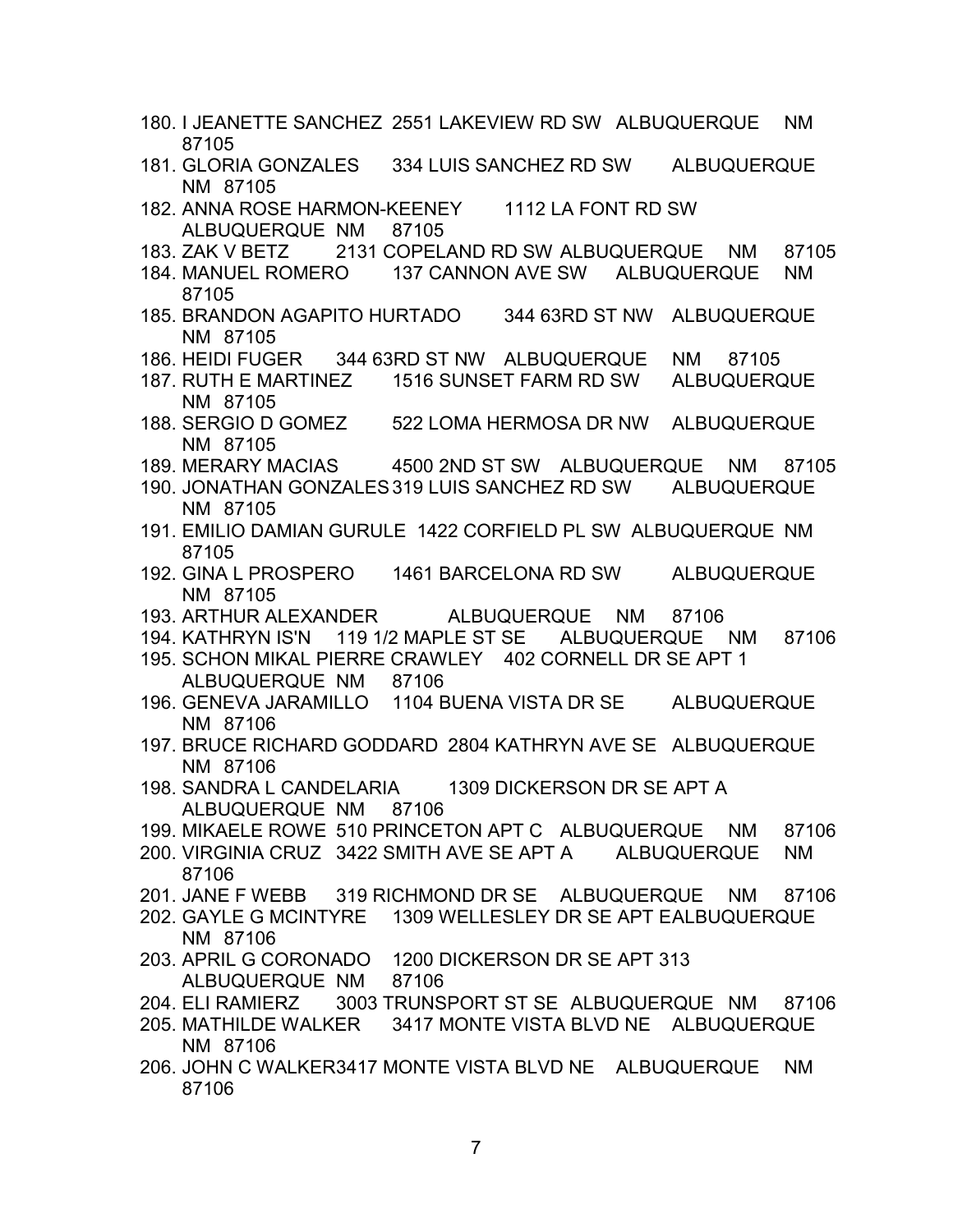- 207. JESSICA RENEE SENA 2800 VAIL AVE SE UNIT 161 ALBUQUERQUE NM 87106
- 208. PATRICK R MCCRORY 306 CARLISLE BLVD SE APT A ALBUQUERQUE NM 87106
- 209. BRIGIT A T OBERG 112 CORNELL DR SE APT 5 ALBUQUERQUE NM 87106
- 210. ALEXIS M WILLIS2700 CAMPUS BLVD NE ALBUQUERQUE NM 87106
- 211. ELIZABETH RIURBORN 1521 WILMOORE DR SE ALBUQUERUE NM 87106
- 212. SAALIH MUHAMMAD 1521 WILMOORE DR SE ALBUQUERQUE NM 87106
- 213. CELESTE WYRICK 206 RICHMOND DR SE ALBUQUERQUE NM 87106
- 214. MARK DIGGS 205 SILVER ST SW ALBUQUERQUE NM 87106
- 215. SARAH PLONK 208 SPRUCE ST NE ALBUQUERQUE NM 87106
- 216. MARK J WILSON 2306 GARFIELD AVE SE APT 9 ALBUQUERQUE NM 87106
- 217. JOSHUA HOOD 1801 GIBSON BLVD ALBUQUERQUE NM 87106
- 218. ALONSO LAVATO 3003 TRANSPORT SE ALBUQUERQUE NM 87106
- 219. TUESDAY NICOLE NEVINS 1704 WILMOORE DR SE ALBUQUERQUE NM 87106
- 220. STEVEN A KIYABU 321 STANFORD DR SE ALBUQUERQUE NM 87106
- 221. CYNTHIA L COHOE-TEBE 1200 DICKERSON DR SE APT 156 ALBUQUERQUE NM 87106
- 222. JADE SHERIDAN MOORE 216 COLUMBIA DR SE ALBUQUERQUE NM 87106
- 223. BREEANNA BETANCOURT 205 MAPLE ST SE ALBUQUERQUE NM 87106
- 224. DESTANIE D WEAGHINGTON 1025 CARLISLE BLVD NE ALBUQUERQUE NM 87106
- 225. ELMER MORA 1304 CARLISLE BLVD SE ALBUQUERQUE NM 87106
- 226. MICHAEL T BYRNES 2948 SANTA CRUZ AVE SE ALBUQUERQUE NM 87106
- 227. STEVEN H WONG 424 BRYN MAWR DR SE ALBUQUERQUE NM 87106
- 228. MATT FERGUSON 2720 CENTRAL AV SE ALBUQUERQUE NM 87106
- 229. COLLEEN MAIME REED 1118 WILMOORE DR SE APT 2 ALBUQUERQUE NM 87106
- 230. WATSON W WHITEHORSE 1118 WILMOORE DR SE APT 2 ALBUQUERQUE NM 87106
- 231. ARIEL MAHRIYA ELLSWORTH1118 WILMOORE DR SE APT 1 ALBUQUERQUE NM 87106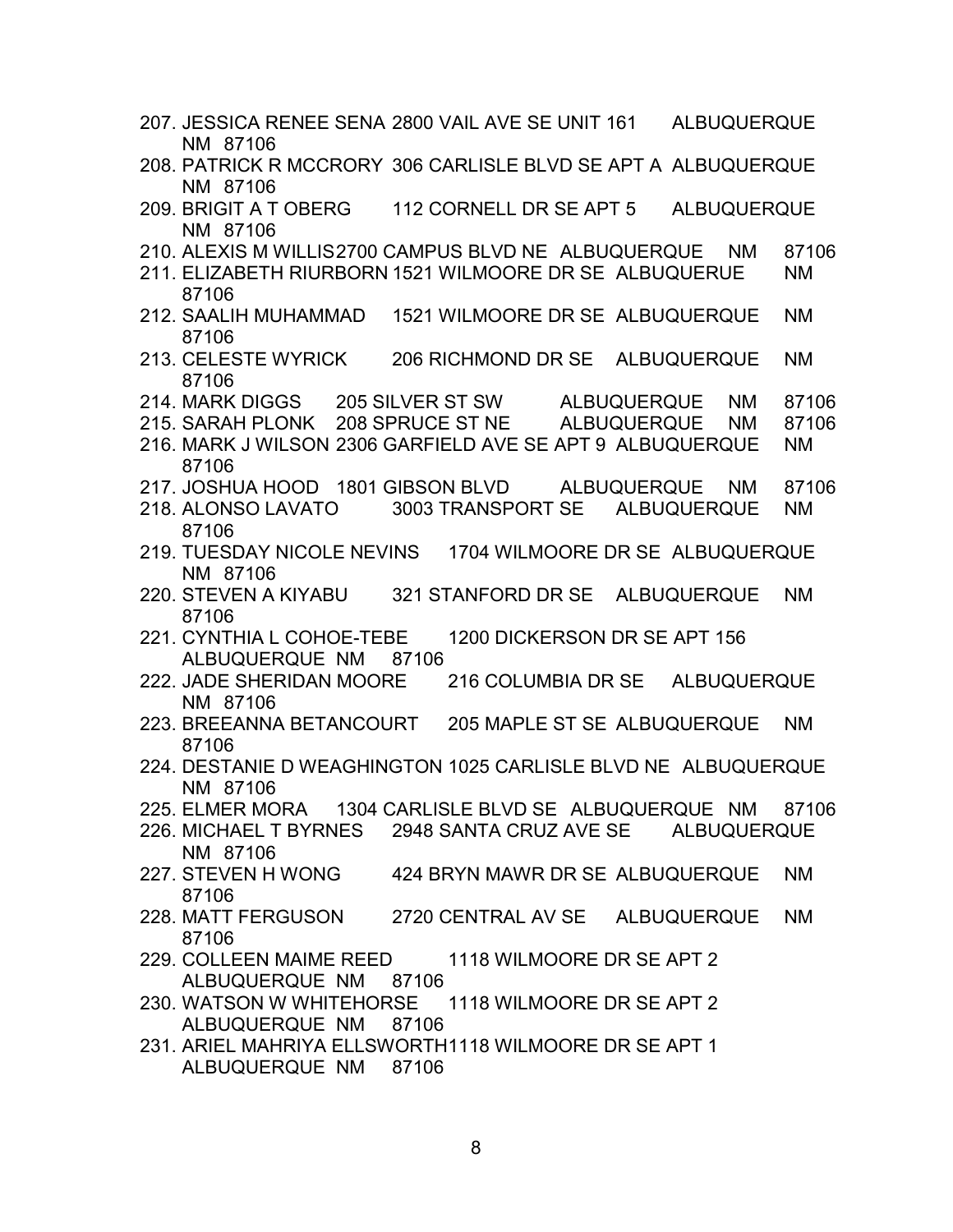- 232. LYDIA S LENNIHAN 424 BRYN MAWR DR SE ALBUQUERQUE NM 87106
- 233. MARGARET FLORA HALL 1510 LOS ARBOLES AVE NW ALBUQUERQUE NM 87107
- 234. ALBERT TRANQUILLINO NAVARRO 7300 1ST ST NW ALBUQUERQUE NM 87107
- 235. PATRICIA G MARTINEZ 512 GRECIAN AVE NW ALBUQUERQUE NM 87107
- 236. REGINA MARIE NAVARRO 7300 1ST ST NW ALBUQUERQUE NM 87107
- 237. JESSE N MOLINA 3100 AZTEC RD NE APT 218 ALBUQUERQUE NM 87107
- 238. TINA ORTIZ 4201 BRYN MAWR DR NE ALBUQUERQUE NM 87107
- 239. VIDAC GARZA 4920 UNION WAY DR NE ALBUQUERQUE NM 87107
- 240. MONICA ATKINSON 3901 LAFAYETTE DR NE ALBUQUERQUE NM 87107
- 241. KIM RAE VAN DE VOORDE 800 SILVER AV SW ALBUQUERQUE NM 87107
- 242. JULIAN MENDEZ 6149 EDITH BLVD NE ALBUQUERQUE NM 87107
- 243. ELOISE MURENO 3400 COMANCHE RD NE ALBUQUERQUE NM 87107
- 244. KIMN L VASQUEZ 6118 EDITH BLVD NE UNIT 61 ALBUQUERQUE NM 87107
- 245. RICARDO VASQUEZ 6118 EDITH BLVD NE APT 61 ALBUQUERQUE NM 87107
- 246. MACEDONIO ALDERETE 341 SAN ANDRES ALBUQUERQUE NM 87107
- 247. SULLIVAN SCOTT 2600 AMERICARE CT NW ALBUQUERQUE NM 87107
- 248. LAURA JEAN FRANICH 3135 COMANCHE RD NE ALBUQUERQUE NM 87107
- 249. MICHELLE TORRES 3400 COMANCHE RD NE ALBUQUERQUE NM 87107
- 250. ROBERT DICKEY ALBUQUERQUE NM 87107
- 251. LAWRENCE SAIZ2021 ORA VISTA NW ALBUQUERQUE NM 87107
- 252. LAWANDA D TENNISON 4320 PAN AMERICAN FWY NE APT 268 ALBUQUERQUE NM 87107
- 253. DELILAH J ARCHULETA 3500 TYSON PL NE APT D ALBUQUERQUE NM 87107
- 254. SOFIE DOVA HECHT 837 INDIANA ST SE ALBUQUERQUE NM 87108
- 255. TIM CHAVEZ 444 FLORIDA SE ALBUQUERQUE NM 87108
- 256. MALCOLM JONATHAN KING 201 ADAMS ST SE APT 202 ALBUQUERQUE NM 87108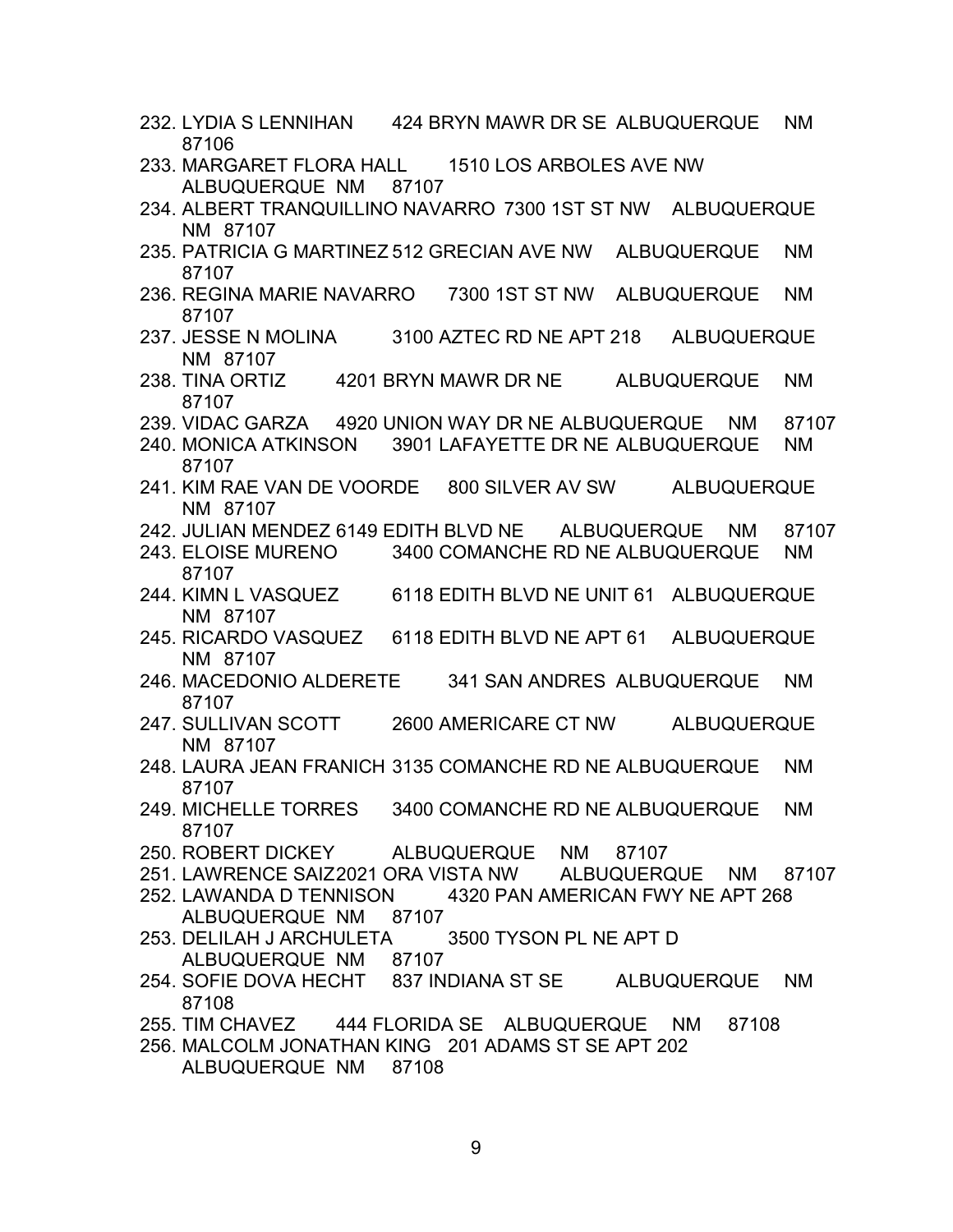- 257. ABUKO D. ESTRADA 1177 CARDENAS DR SE APT 431 ALBUQUERQUE NM 87108
- 258. AZIZA MURRAY-MAZWI1030 TRUMAN ST SE UNIT B ALBUQUERQUE NM 87108
- 259. VERNA A CANDELARIA 4949 ROMA AVE NE APT 63 ALBUQUERQUE NM 87108
- 260. KIARA FAITH TOYA 4949 ROMA AVE NE APT 63 ALBUQUERQUE NM 87108
- 261. GABRIEL GUEVARA 8313 COPPER AVE NE ALBUQUERQUE NM 87108
- 262. HAMON MEDINA 732 DAKOTA ST SE ALBUQUERQUE NM 87108
- 263. KELLI MUNEY 141 MANZANO NE APT A ALBUQUERQUE NM 87108
- 264. THOMAS CLIFTON PRETTYMAN 4034 ANDERSON AVE SE ALBUQUERQUE NM 87108
- 265. JAMES ILLEGIBLE 200 MORNINGSIDE ALBUQUERQUE NM 87108
- 266. CASSONDRA MICHELLE GARCIA 528 CAGUA DR SEALBUQUERQUE NM 87108
- 267. MARY LOU M SULLENBERGER 5201 ROMA AVE NE APT 622 ALBUQUERQUE NM 87108
- 268. TOMAR S FLORES 941 MADEIRA DR SE ALBUQUERQUE NM 87108
- 269. LEIGH C JOHNSON 5800 OSUNA RD NE UNIT 285 ALBUQUERQUE NM 87109
- 270. MICHAEL DAVID SANCHEZ 7201 WELTON DR NE ALBUQUERQUE NM 87109
- 271. DIONDREA C BUTLER 3000 AZTEC RD NE ALBUQUERQUE NM 87109
- 272. JOHN TRAVIS PAIZ 4800 SAN MATEO LN NE APT 228 ALBUQUERQUE NM 87109
- 273. MARC M MONTOYA 6833 HALLMARK AVE NEALBUQUERQUE NM 87109
- 274. TRISTEN F VELASQUEZ 7100 NATALIE AVE NE # L293 ALBUQUERQUE NM 87110
- 275. SHERRI A BARNETT 1001 LOUISIANA BLVD NE APT 2 ALBUQUERQUE NM 87110
- 276. AMANDA JEAN SANCHEZ 7510 PENNSYLVANIA LN NE APT D ALBUQUERQUE NM 87110
- 277. ELEANOR WYNN13411 QUAKING ASPEN NE ALBUQUERQUE NM 87110
- 278. PATRICIA A FARR 2813 CAGUA DR NE ALBUQUERQUE NM 87110
- 279. ALLIE A ARNING 1844 KENTUCKY ST NE ALBUQUERQUE NM 87110
- 280. DWAYNE BARON3622 ACADRUCY AVE NE ALBUQUERQUE NM 87110
- 281. SAMUEL TRUJILLO 1401 PENNSYLVANIA ST NE ALBUQUERQUE NM 87110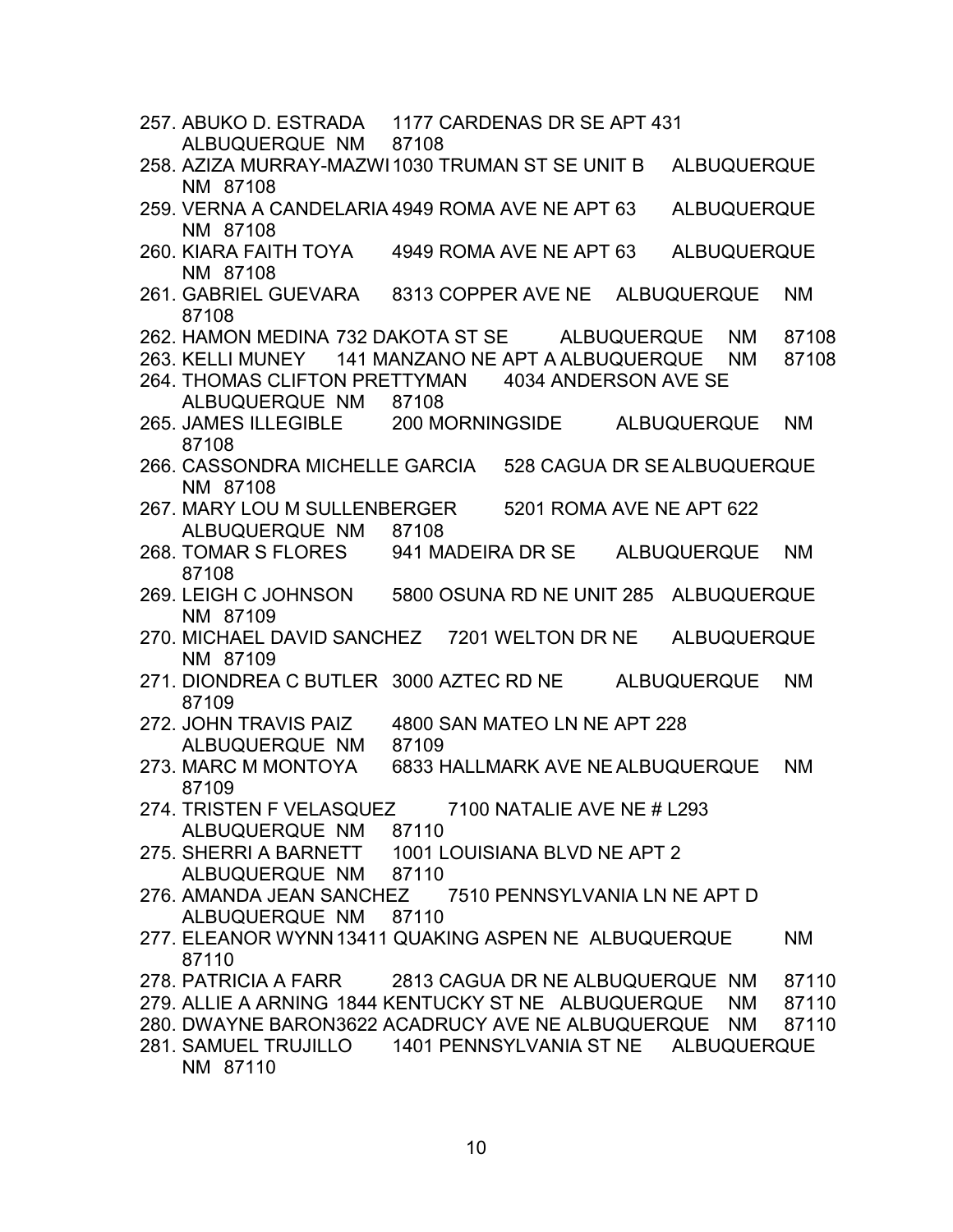| 282. JESSICA MARIE MAXWELL 6510 AMERICAS PKWY NE            |       |  |  |                    |           |
|-------------------------------------------------------------|-------|--|--|--------------------|-----------|
| ALBUQUERQUE NM 87110                                        |       |  |  |                    |           |
| 283. MARI VALENZUELA 6510 AMERICAS PKWY NE                  |       |  |  | <b>ALBUQUERQUE</b> |           |
| NM 87110                                                    |       |  |  |                    |           |
| 284. MARIA APODACA 3207 DAKOTA ST NE ALBUQUERQUE NM         |       |  |  |                    | 87110     |
| 285. STUART A SCHWANITZ7711 DON DR NE ALBUQUERQUE           |       |  |  | <b>NM</b>          | 87110     |
| 286. MICHAEL WEBB 3119 DAKOTA ST NE ALBUQUERQUE             |       |  |  | <b>NM</b>          | 87110     |
| 287. ANGELA R MINEFEE 3118 COLORADO ST NE ALBUQUERQUE       |       |  |  |                    | <b>NM</b> |
| 87110                                                       |       |  |  |                    |           |
|                                                             |       |  |  |                    |           |
| 288. JOSE NORIEGA 4000 CONSTITUTION NE ALBUQUERQUE          |       |  |  | <b>NM</b>          | 87110     |
| 289. AUGUSTINE E MOLINA 1821 FLORIDA ST ALBUQUERQUE         |       |  |  | <b>NM</b>          | 87110     |
| 290. DAVID V PALLADINI 2834 CAGUA DR NE ALBUQUERQUE         |       |  |  |                    | <b>NM</b> |
| 87110                                                       |       |  |  |                    |           |
| 291. BRENNA C MOORE 2804 WASHINGTON ST NE                   |       |  |  | <b>ALBUQUERQUE</b> |           |
| NM 87110                                                    |       |  |  |                    |           |
| 292. ERIC S MAZZIE 1400 ALISO DR NE ALBUQUERQUE             |       |  |  | <b>NM</b>          | 87110     |
| 293. SHANE W WALK 10601 HAGEN RD NE ALBUQUERQUE             |       |  |  | <b>NM</b>          | 87111     |
| 294. MATTHEW GROZIER 5240 WYOMING BLVD NE ALBUQUERQUE       |       |  |  |                    | <b>NM</b> |
| 87111                                                       |       |  |  |                    |           |
| 295. STEPHANIE ORTEGA 9111 SPAIN RD NE ALBUQUEQUE           |       |  |  | <b>NM</b>          | 87111     |
| 296. CATHERINE M POZEGA 13527 OSAGE ORANGE RD NE            |       |  |  |                    |           |
| ALBUQUERQUE NM 87111                                        |       |  |  |                    |           |
| 297. ILLEGIBLE 12800 COMANCHE RD NE ALBUQUERQUE             |       |  |  | <b>NM</b>          | 87111     |
| 298. ANDREW SMITH 2513 PARSIFAL ST ALBUQUERQUE              |       |  |  |                    |           |
|                                                             |       |  |  | <b>NM</b>          | 87112     |
| 299. ALIX JAYE LINDE 10505 MENAUL BLVD NE ALBUQUERQUE       |       |  |  | <b>NM</b>          | 87112     |
| 300. NATASSJA RHAE SANTISTEVAN 10104 MENAUL BLVD NE APT M19 |       |  |  |                    |           |
| ALBUQUERQUE NM 87112                                        |       |  |  |                    |           |
| 301. TAHIYAH J CASTIANO 313 VASSAR DR SE ALBUQUERQUE NM     |       |  |  |                    | 87112     |
| 302. SHAWN C JARAMILLO 1309 RINCONADO LA SW ALBUQUERQUE     |       |  |  |                    |           |
| NM 87112                                                    |       |  |  |                    |           |
| 303. PHYLLIS B YABENY 12801 INDIAN SCHOOL RD NE UNIT 1905   |       |  |  |                    |           |
| ALBUQUERQUE NM                                              | 87112 |  |  |                    |           |
| 304. BRANDON GLEN BURT 12916 GRANITE AVE NE ALBUQUERQUE     |       |  |  |                    | <b>NM</b> |
| 87112                                                       |       |  |  |                    |           |
| 305. AMANDA R HUMPHREY 12419 TOWNER AVE NE ALBUQUERQUE      |       |  |  |                    |           |
| NM 87112                                                    |       |  |  |                    |           |
| 306. KENNETH JAMES KAPELA 5119 WESTERN BREEZE CT NW         |       |  |  |                    |           |
| ALBUQUERQUE NM 87113                                        |       |  |  |                    |           |
| 307. WAYNE RONALD ROBERTS 12007 RAINBOW BLVD RIO RANCHO     |       |  |  |                    |           |
|                                                             |       |  |  |                    |           |
| NM 87114                                                    |       |  |  |                    |           |
| 308. DESTANIE D WEAGHINGTON 10737 STONE HEDGE CT NW         |       |  |  |                    |           |
| ALBUQUERQUE NM 87114                                        |       |  |  |                    |           |
| 309. JAMES DUNN 1402 CAMINO HERMOSA ALBUQUERQUE NM 87114    |       |  |  |                    |           |
| 310. KIMBERLY LUCERO 10219 TUFFS CT NW ALBUQUERQUE NM       |       |  |  |                    | 87114     |
| 311. TRINA MARSHALL 10316 AVENIDA VISTA CERROS NW           |       |  |  |                    |           |
| ALBUQUERQUE NM 87114                                        |       |  |  |                    |           |
|                                                             |       |  |  |                    |           |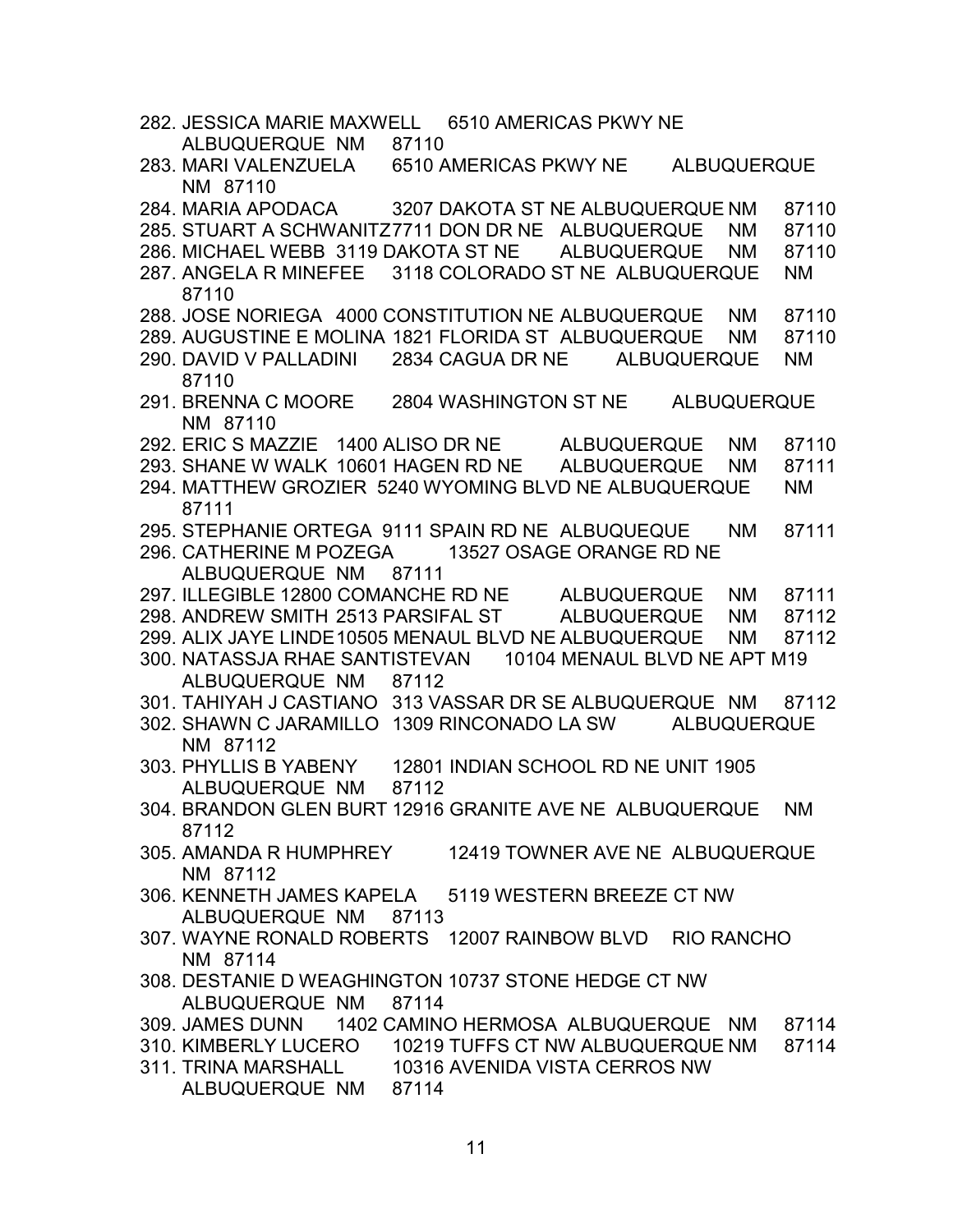- 312. DESIREE N TAPIA 6940 TEMPE AVE NW ALBUQUERQUE NM 87114
- 313. GREGORY P BORNMAN 3550 OLD AIRPORT RD NW APT 3317 ALBUQUERQUE NM 87114
- 314. LAWRENCE GONZALEZ 6340 AVENIDA MADRID NW ALBUQUERQUE NM 87114
- 315. SPECIOZA NDYABAGYE 6935 BRINDISI PL NW ALBUQUERQUE NM 87114
- 316. MARYANN B OLGUIN 4644 ALLEGHENY CT NW ALBUQUERQUE NM 87114
- 317. RANDY I JIRON 1012 ORTEGA RD NW LOS RANCHOS DE
- ALBUQUERQUE NM 87114<br>318. MICHELLE RIVERA 11001 11001 RETANAS PL NW ALBUQUERQUE NM 87114
- 319. RODNEY ANGEL RIVERA 11001 RETANAS PL NW ALBUQUERQUE NM 87114
- 320. PATRICK M OLGUIN 4644 ALLEGHENY CT NW ALBUQUERQUE NM 87114
- 321. ANGELA ALVAREZ 5335 CROOKED CREEK AVE NW
	- ALBUQUERQUE NM 87114
- 322. RON R PANEBOEUF 4061 MERCURY CIR SE ALBUQUERQUE NM 87116
- 323. RACHELLE LYNN WILKEN 7807 MAPLE CT SE APT B ALBUQUERQUE NM 87116
- 324. AARON VASQUEZ 9635 PAGO PL NW ALBUQUERQUE NM 87120
- 325. SERINA MARIE MARTINEZ 2320 ABBOT PL NW ALBUQUERQUE NM 87120
- 326. MICHAEL M LUTHER 4169 COORS BLVD NW APT 214 ALBUQUERQUE NM 87120
- 327. TYREL R WILKINS 5023 STARFIRE PL NW ALBUQUERQUE NM 87120
- 328. CARLOS RAY GARCIA 8623 CASA VERDE AVE NW ALBUQUERQUE NM 87120
- 329. ARLENE M BLEVINS 3001 SOLANO DR NE RIO RANCHO NM 87120
- 330. CHRIS FLORES 2641 COORS BLVD NW ALBUQUERQUE NM 87120
- 331. ANDREANA A MARTINEZ 5107 PHEASANT AVE NW APT 2 ALBUQUERQUE NM 87120
- 332. ANGELICA M ESTRADA7816 BAYBROOK RD NW ALBUQUERQUE NM 87120
- 333. ANITA T VASQUEZ 7506 CORTE PLATEADA NW ALBUQUERQUE NM 87120
- 334. MARANDA NICOLE BRUNO 6101 SEQUOIA RD NW ALBUQUERQUE NM 87120
- 335. RAFAEL ENRIQUE GALLEGOS 6901 LOS ALISOS CT NW ALBUQUERQUE NM 87120
- 336. KIM RENEKER ALBUQUERQUE NM 87120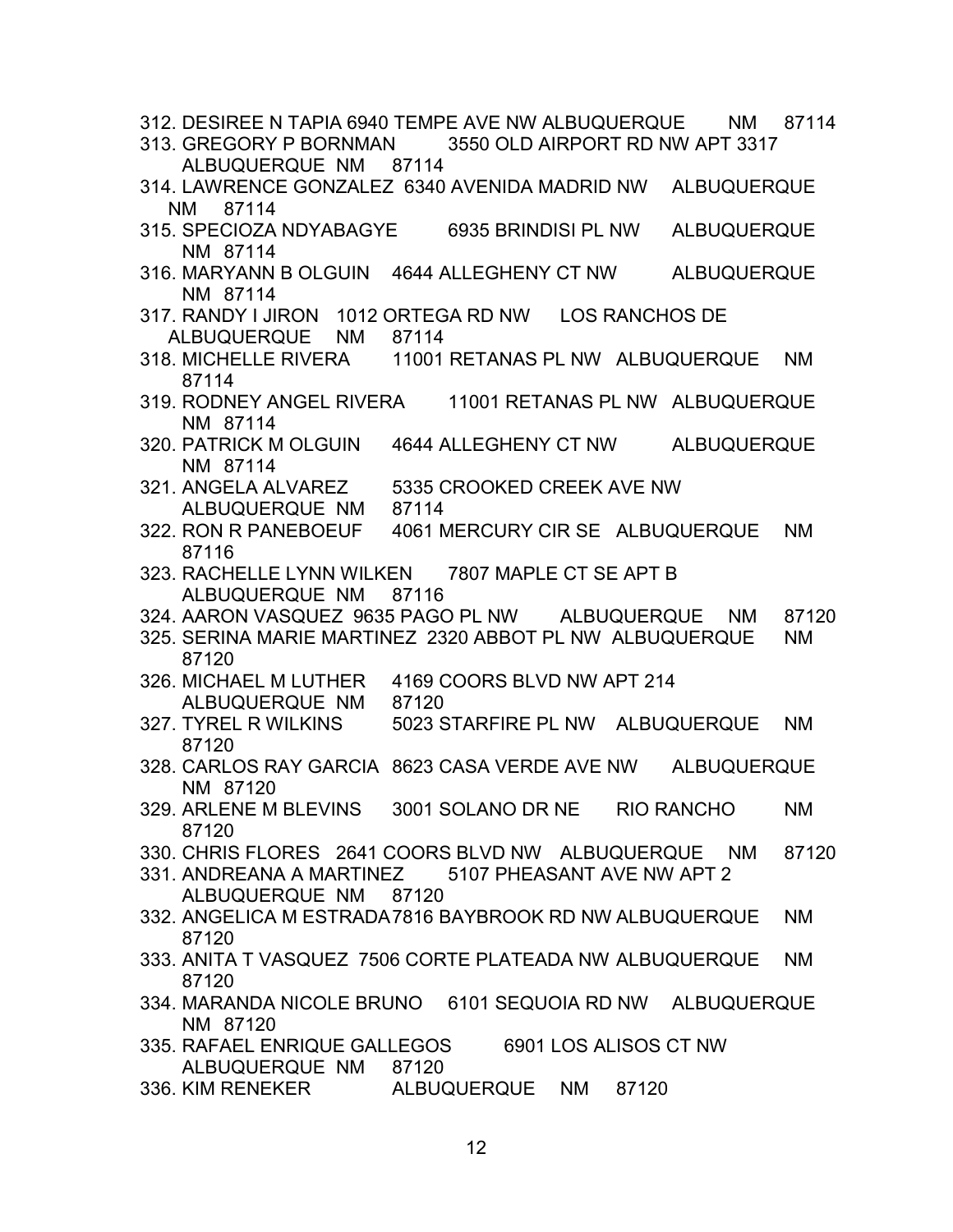- 337. LUCILLE B GIDDINGS 2821 VISTA GRANDE DR NW ALBUQUERQUE NM 87120
- 338. DOMINIC PABLO ALBUQUERQUE NM 87120
- 339. ISMAEL MARREL ALBUQUERQUE NM 87120
- 340. JENNIFIER NASH1515 SUMMER BREEZE DR NWALBUQUERQUE NM 87120
- 341. ARLEEN J PARRA 2520 BIXBY ST NWALBUQUERQUE NM 87120
- 342. ELIZABETH JARAMILLO 1919 LADERA DR NW #1605 ALBUQUERQUE NM 87120
- 343. HAROLD BACA 2816 ALAMOGORDO DR NW ALBUQUERQUE NM 87120
- 344. YOLANDA MAE BACA 2816 ALAMOGORDO DR NW ALBUQUERQUE NM 87120
- 345. JOSEPH MARTINEZ 1919 LADERA DR APT 2403 ALBUQUERQUE NM 87120
- 346. JORGE GUZMAN 1109 CASA ROJA PL NW ALBUQUERQUE NM 87120
- 347. DANIELLE CANO 5312 ROANOKE AVE SW ALBUQUERQUE NM 87120
- 348. JARED ROBERT CONAHAN 5319 EDWARDO AVE NW ALBUQUERQUE NM 87120
- 349. TESSA JUANITA TOLEDO 7920 ELLIOTT RD NW ALBUQUERQUE NM 87120
- 350. LEONA ORTIZ 6612 AMBERSIDE RD NW ALBUQUERQUE NM 87120
- 351. ANGELIQUE M ZAMORA 7528 VISTA ALEGRE ST NW ALBUQUERQUE NM 87120
- 352. EUGENE CONAHAN 5319 EDWARDO AVE NWALBUQUERQUE NM 87120
- 353. OSCAR LOPEZ JR 2505 LOS TRETOS NW ALBUQUERQUE NM 87120
- 354. THOMAS A MONTANO 5900 EQUESTRIAN DR NW ALBUQUERQUE NM 87120
- 355. MARGARET E MONTANO 5900 EQUESTRIAN DR NW ALBUQUERQUE NM 87120
- 356. ALYSSA B LANDAHL 1828 CIELO OESTE PL NW ALBUQUERQUE NM 87120
- 357. JOCLIN M NICASIO 7421 COUNTRYWOOD AVE NW ALBUQUERQUE NM 87120
- 358. MAXINE L BACA 5315 SACATE AVE NW ALBUQUERQUE NM 87120
- 359. DENISE ANN ESPINO 7421 COUNTRYWOOD AVE NW ALBUQUERQUE NM 87120
- 360. VALERIE ARCHULETA 5315 SACATE AVE NW ALBUQUERQUE NM 87120
- 361. MILO W MOODY II 3608 LADERA DR NW UNIT C201 ALBUQUERQUE NM 87120
- 362. DONALD LEON MCCOY5600 LA COLONIA DR NW ALBUQUERQUE NM 87120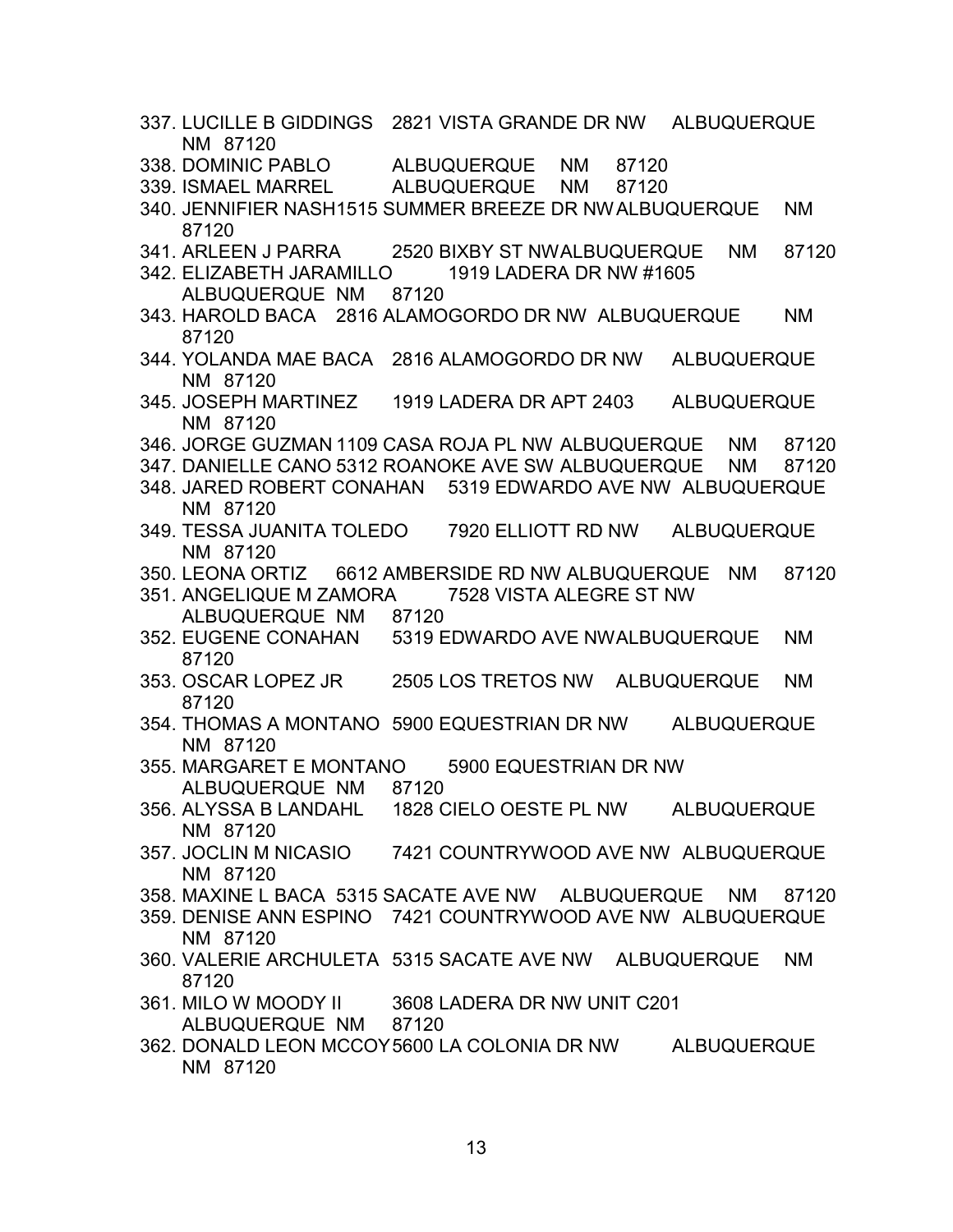- 363. NATALIE A ZAMORA 6008 CAROUSAL AVE NW ALBUQUERQUE NM 87120
- 364. JOYCE ADA CARROLL ZAMORA 6008 CAROUSAL AVE NW ALBUQUERQUE NM 87120
- 365. JOHN S TRUJILLO 2912 51ST ST NW ALBUQUERQUE NM 87120
- 366. SHAMREEH GALLEGOS 904 TOWNSEND AVE SW ALBUQUERQUE NM 87121
- 367. HENRY ANTHONY NUNEZ 11212 GOLDFINCH CT SW ALBUQUERQUE NM 87121
- 368. DENNIS F CORRIZ 1237 CORTEZ DR SW ALBUQUERQUE NM 87121
- 369. ADAM W ZELLNER 1852 TOVAR PL SW ALBUQUERQUE NM 87121
- 370. APRIL NICOLE CHAVEZ1800 RAYO DEL SOL DR SW ALBUQUERQUE NM 87121
- 371. LOUIE SANCHEZ 404 AIRPORT DR SW ALBUQUERQUE NM 87121
- 372. KATHY L MORRIS 7205 LUNA LADERA AVE SW ALBUQUERQUE NM 87121
- 373. JOSEPHINE M GRANILLO 901 68TH ST NW APT 12 ALBUQUERQUE NM 87121
- 374. MIRAMON B GARCIA 413 DOLORES DR SW ALBUQUERQUENM 87121
- 375. MARIA FOULENFONT 2104 N WIND DR SW ALBUQUERQUE NM 87121
- 376. CHRISTINE A GARCIA 8705 ALVERA AVE SW ALBUQUERQUE NM 87121
- 377. SISTO M ABEYTA 8416 BILLY THE KID RD SW ALBUQUERQUE NM 87121
- 378. FABIAN C SILVA 8416 BILLY THE KID RD SW ALBUQUERQUE NM 87121
- 379. EMESE SUTEU 8823 DAKOTA RIDGE RD SW ALBUQUERQUE NM 87121
- 380. ANTHONY GUTIERREZ 1616 ROLLING ROCK PL SW ALBUQUERQUE NM 87121
- 381. CAROL ORTEGA 2 PASO FINO PL SW ALBUQUERQUE NM 87121
- 382. PETRA ARCHULETA 904 TELSTAR LOOP NW ALBUQUERQUE NM 87121
- 383. ALBERT CHAVEZ10212 CHIANTI AVE SW ALBUQUERQUE NM 87121
- 384. ROBYN SIMMS 2300 DIAMOND MESA TRL SW ALBUQUERQUE NM 87121
- 385. CRYSTAL J GALLEGOS6019 CHURCHILL RD SW ALBUQUERQUE NM 87121
- 386. JULIA FUENTES ALBUQUERQUE NM 87121
- 387. JESSICA LOPEZ 6007 CHURCHILL RD SW 6007 ALBUQUERQUE NM 87121
- 388. PAULINE S LOPEZ 6007 CHURCHILL RD SW ALBUQUERQUE NM 87121
- 389. YVONNE ULIBARRI 11000 PASO FINO AVE SW ALBUQUERQUE NM 87121
- 390. ANGELA VEGA 300 LAURA CT SW ALBUQUERQUE NM 87121
- 391. KEVIN OCAINE 300 LAURA CT SW ALBUQUERQUE NM 87121